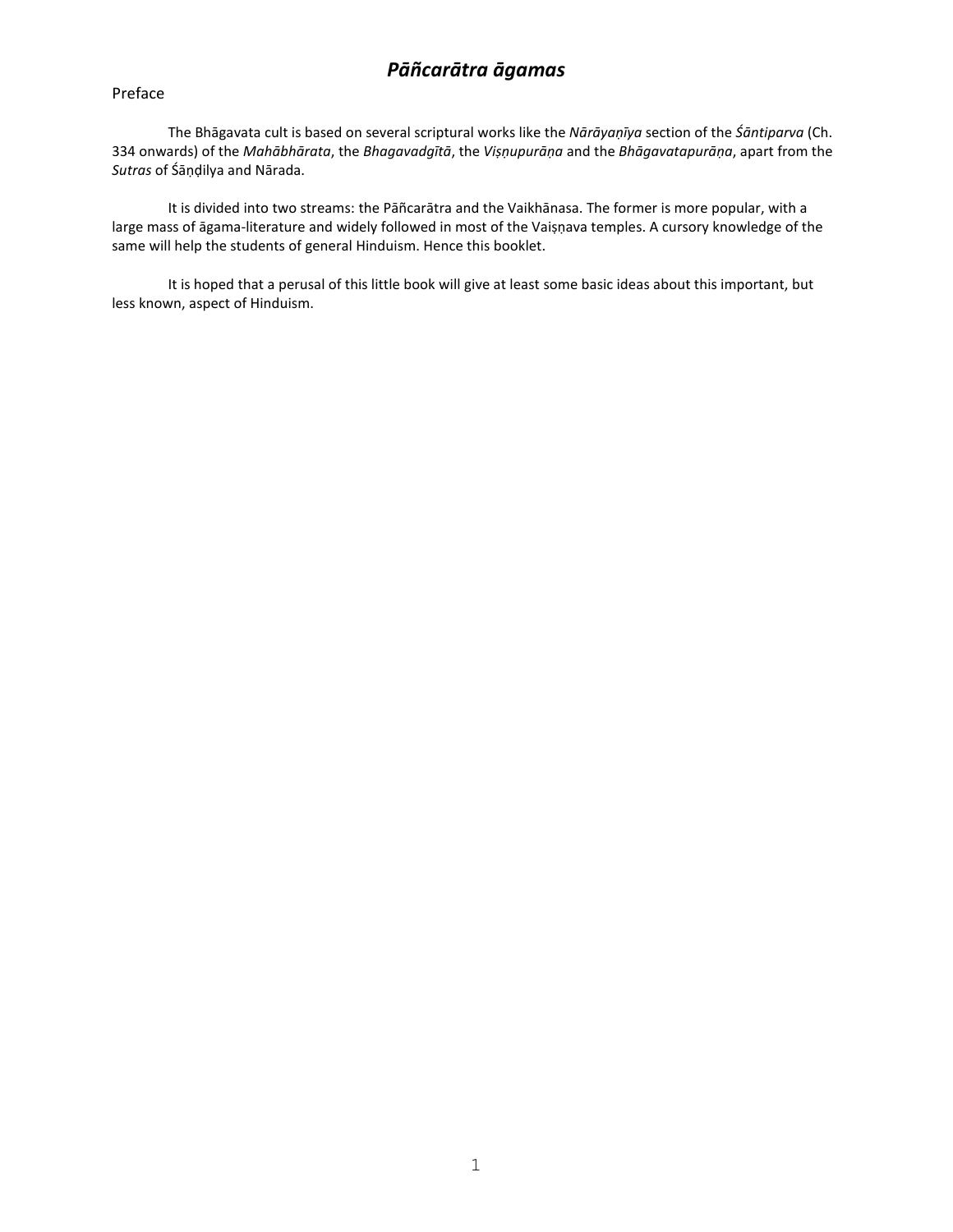#### **Introduction**

Āgamas are a special class of Hindu religio-philosophical literature handed down through a succession of teachers from the most ancient days.

Whether they represented a system parallel to and separate from the Vedic traditions or a continuation of the same and rooted in them, has been a subject of discussion among the scholars.

However, Yāmunācārya ( A. D. 918-1038) in his scholarly work, the *Āgamaprāmāṇya*, has conclusively established their affinity with the Vedas.

Of the three kinds of āgamas-the Śaiva, the Śākta (or the tantra) and the Vaiṣṇava-the *Pāñcarātra āgamas* belong to the last group.

The other branch of the Vaiṣṇavāgamas is the *Vaikhānasa āgama* or the *Vaikhānasa Sūtras*.

# **Derivation of the Name**

The literal meaning of the word `Pāñcarātra' means `that which is connected with five nights'.

Lord Keśava (Viṣṇu or Nārāyaṇa) is said to have taught this esoteric science to Ananta, Garuḍa, Viṣvaksena, Brahmā and Rudra, over five nights (pañca = five; rātra = night).

The word rātra also means jñāna, knowledge or wisdom. Since it teaches five kinds of knowledge it is called Pāñcarātra. These are: tattva (cosmology); muktiprada (that which gives mukti or liberation); bhaktiprada (that which confers devotion); yaugika (yoga); vaiṣayika (objects of desire).

Or, alternatively, since it teaches about the five aspects of God (called Purusottama) viz., para (highest), vyūha (emanation), vibhava (an incarnation), antaryāmin (in-dweller) and arcā (form for worship), it is called `Pāñcarātra'.

## **Pāñcarātra Literature**

The Pāñcarātra literature is very vast, The total number of works-generally called `saṁhitā' or `tantra' exceeds two hundred, as per the lists given in various works, though only a few have been printed. Quite a few are in the form of manuscripts preserved in oriental libraries. Many others are not available in any form though their names are mentioned in other works.

The following is a list of the works as available now, along with a very brief summary of each.

#### **1. Ahirbudhnya Saṁhitā**

This is a fairly voluminous work with 3880 verses in 60 chapters. The speciality of this work is that it deals with the four vyūhas or emanations of the Lord, description of several mantras (sacred syllables) and yantras (magical diagrams) as also rituals for curing diseases.

#### **2. Aniruddha Saṁhitā**

Also called *Aniruddhasaṁhitāmahopa-niṣad*, it has 34 chapters dealing entirely with the descriptions of various rituals, methods of initiation, prāyaścittas or expi-ations for sins, rules for making and installing the images of gods and other similar topics.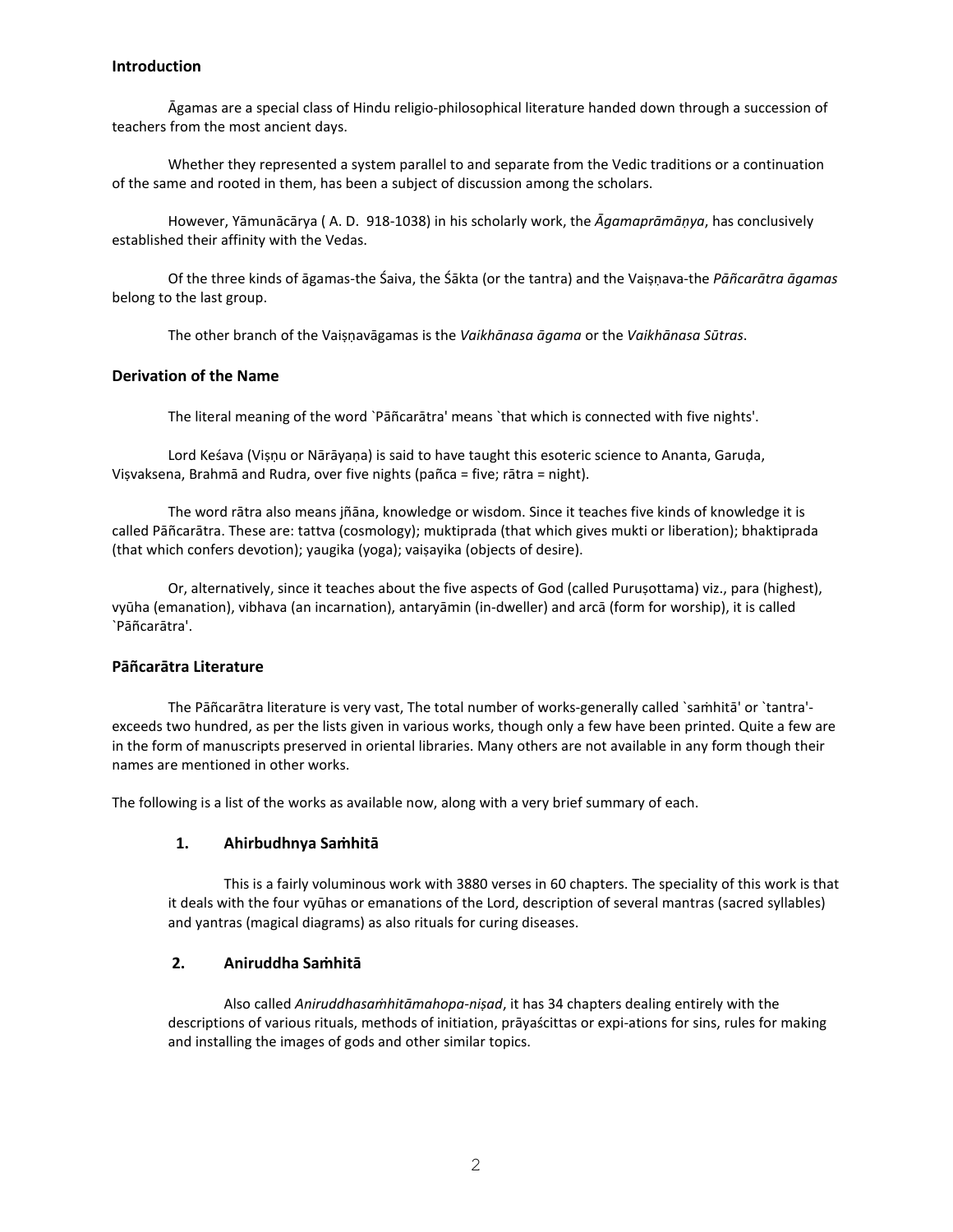# **3. Hayaśīrṣa Saṁhitā**

A fairly exhaustive work in 144 chapters, distributed among four Kāṇḍas orsections - *Pratiṣṭhākāṇḍa*, *Saṅkarṣaṇa-kāṇḍa*, *Liṅgakāṇḍa* and *Saurakāṇḍa*-it deals primarily with the rituals concerning the installation of images of various minor deities as also the methods of preparing them.

## **4. Īśvara Saṁhitā**

It is a work of 24 chapters of which sixteen deal with ritualistic worship. Other subjects treated in this work are: description of images, methods of dīkṣā or spiritual initiation, practice of meditation, details regarding mantras, methods of self-control and the greatness of the Yādava Hill (now known as `Melkoṭe', a Vaiṣṇava pilgrim centre on a hillock near Mysore, Karnataka State).

# **5. Jayākhya Saṁhitā**

This work is one of the three cardinal texts of the Pāñcarātra literature. It has thirty-three paṭalas or chapters and deals with the following topics: detailed account of creation; yogābhyāsa (practice of yoga) and mantropāsanā (spiritual practice through the repetition of mantras or sacred formulae); various Vaiṣṇava mantras; pūjā (ritualistic worship) and homa (fire ritual); dīkṣā (initiation); temples and worship therein; ācāras (the codes of conduct) for the Vaiṣṇavas; and, prāyaścittas or expiations for sins.

## **6. Kāśyapa Saṁhitā**

This is a comparatively small work in twelve chapters. It deals mainly with poisons and methods of remedy by suitable mantras or incantations.

## **7. Mahā-sanatkumāra Saṁhitā**

This is a voluminous work of ten thousand verses spread over forty sections in four chapters. It deals entirely with rituals of worship.

#### **8. Pādma Saṁhitā**

A work dealing mainly with rituals and chanting of mantras, this work is in thirty-one chapters.

# **9. Parama Saṁhitā**

A work in thirty-one chapters, it deals with the following topics: process of creation; rituals of initiation and worship; yoga classified as Jñānayoga and Karmayoga.

It declares that Jñānayoga which includes prāṇāyāma and samādhi is superior to Karmayoga. Karmayoga seems to mean ritualistic worship of Viṣṇu.

### **10. Pārameśvara Saṁhitā**

**A** short work in fifteen chapters, it deals with meditation on mantras, sacrifices and methods of rituals as also prāyaścittas or expiations.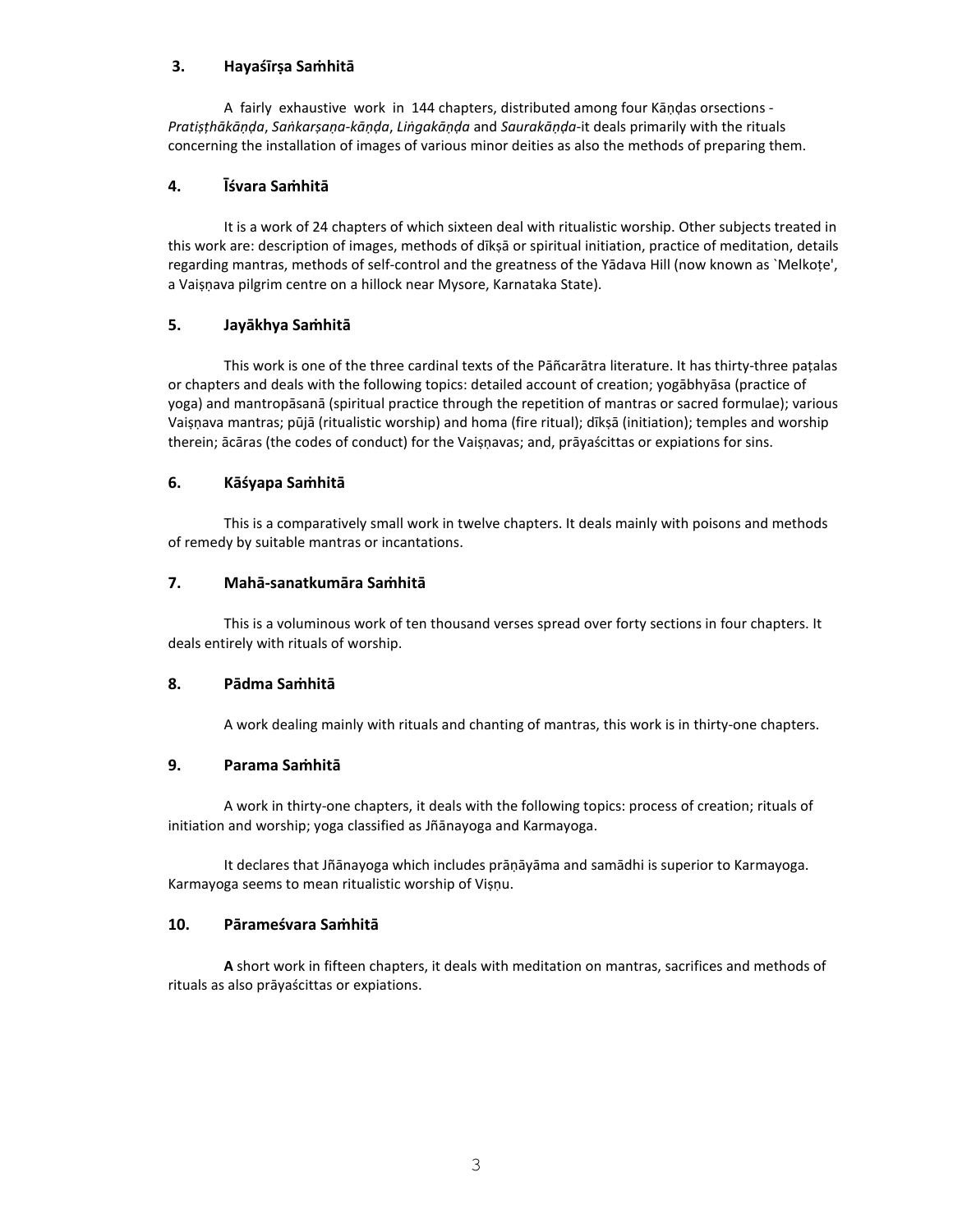# **11. Parāśara Saṁhitā**

A concise work in eight chapters, it deals with the methods of japa or the muttering of the name of God.

## **12. Pauṣkara Saṁhitā**

Considered as one of the earliest works of the Pāñcarātra system, the *Pauṣkara Saṁhitā* consists of forty-three chapters. Apart from dealing with various kinds of image-worship, it also contains certain philosophical views. It is interesting to note that some funeral sacrifices also find a place here.

## **13. Sudarśana Saṁhitā**

A treatise comprising forty-one chapters it deals mainly with meditation on mantras and expiations for sins.

## **14. Vihagendra Saṁhitā**

It is in twenty-four chapters. Apart from meditation on mantras, it deals with sacrificial oblations. In the twelfth chapter, the topic of prāṇāyāma, as a part of the process of worship, is also described extensively.

## **15. Viṣṇu Saṁhitā**

A work in thirty chapters, it also deals mainly with ritualistic worship. Its philo- sophy is akin to that of Sāṅkhya Darśana with some variations like the puruṣa (the individual soul) being all-pervading and that he activates the prakṛti to evolve into the world.

#### **16. Viṣṇutattva Saṁhitā**

Comprising thirtynine chapters, it deals with image-worship, ablutions and wearing of the Vaisnava marks and some purificatory rites.

#### **Philosophy of the Pāñcarātra āgamas**

The philosophy of this system has been expounded in the *Jayākhya Saṁhitā* in detail. A brief summary of the same will be given

here.

Though yajña (Vedic sacrifices), dāna (giving gifts), svādhyāya (study of the Vedas) and other similar religious disciplines are useful in spiritual life, it is only jñāna (knowledge) of the paratattva or the Highest Reality that can really give mokṣa.

This paratattva (God) is the same as the Brahman of the Vedas and the Upaniṣads. He is of the nature of pure consciousness (cit) and bliss (ānanda). He is anādi and ananta (without beginning or end). He is the substratum and support of the whole universe. Though he is beyond all gunas, he is also the bhoktr (experiencer, enjoyer) of all that is born out of the guṇas. He is sarvajña (omniscient) and sarvaśakta (omnipotent). He is both transcendent and immanent with regard to this created universe. Hence he is too subtle to be perceived by the senses or the mind. However he can be realised through the pure mind. This is called `mānasika-pratyakṣa'.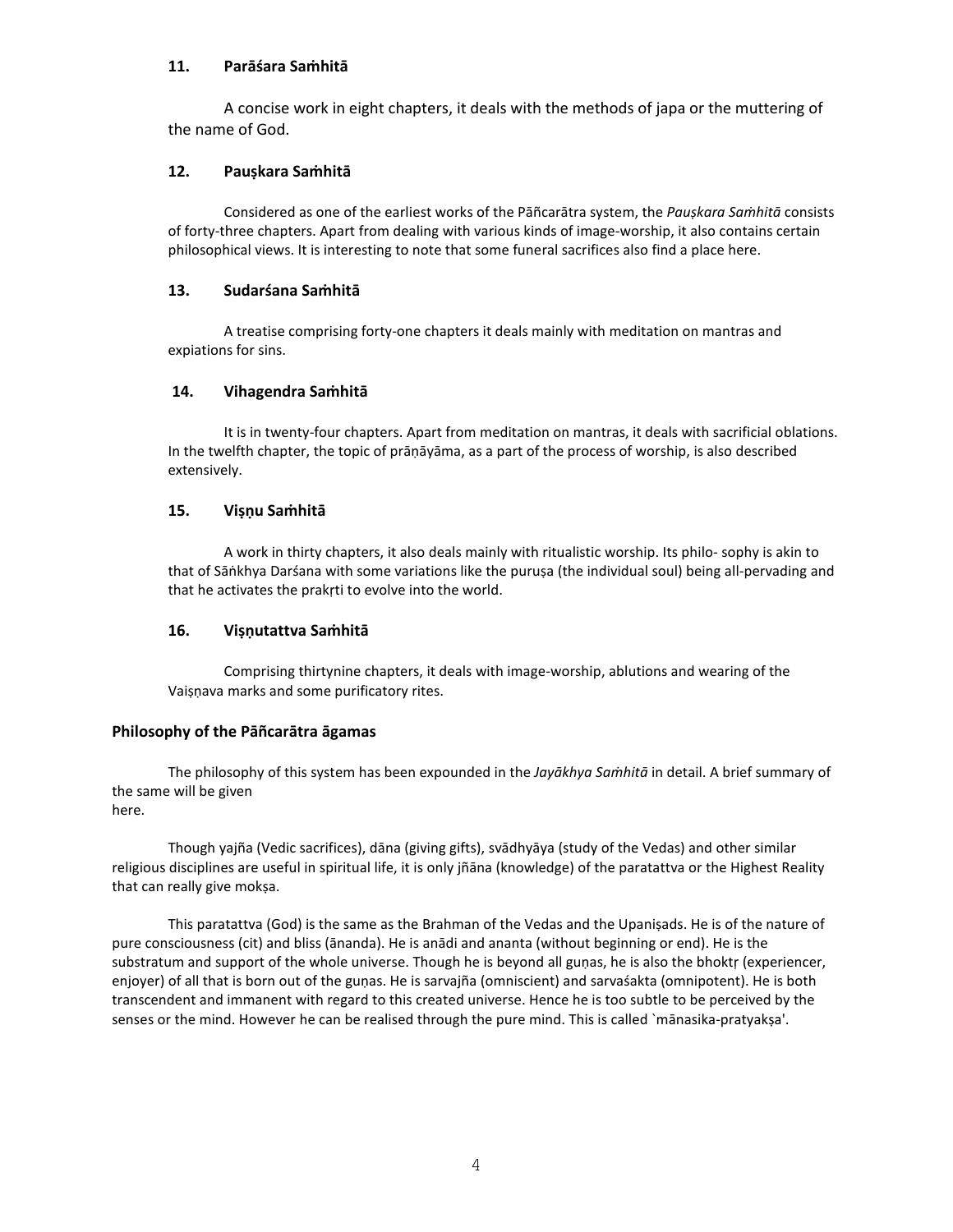The Jīvas, when they realise this Brahman or God, appear to have become one with him, but do maintain a subtle distinction also from him. Hence this philo-sophy can be called `bhedābheda' or `dvaitādvaita'.

As regards sṛṣṭi or creation, three kinds of it are recognised: Brahmasarga, Prakṛti-sarga and Śuddhasarga.

Brahmasarga is the projection of the four-faced Brahmā from Viṣṇu and the creation of the world by Brahmā.

Prakṛtisarga is similar to the creation as described in the Sāṅkhya philosophy. Prakṛti or pradhāna comprises the three well-known guṇas-sattva, rajas and tamas.

The first product of the evolution of pradhāna when sattva is predominant, is buddhi (cosmic intellect). The second product when rajas has gained the upper hand, is ahaṅkāra (egoism). This is of three types: prakāśātma or taijasātma; vikṛtātma; bhūtātma. The first gives rise to the five jñānendriyas (organs of knowledge) and the mind. The second produces the five karmendriyas (organs of action). From the last evolve the sūkṣmabhūtas or tanmātras (the five subtle elements). These then create the five gross elements. The whole creation comes out of a combination of these basic products.

The puruṣas or jīvas (souls) get associated with the bodies in accordance with their karma, due to the will of God. Their association with the inert bodies make the latter appear as conscious even as an iron piece acts like a magnet in the vicinity of a powerful magnet.

The Śuddhasarga is the third creation. Here, God-called Puruṣottama Vāsudeva- evolves from out of himself three subsidiary agents or forms: Acyuta, Satya and Puruṣa. These forms in reality are nondifferent from him. The third form Puruṣa acts as the antaryāmin or the inner controller. It is he who inspires all the gods to work. It is he who binds the jīvas with vāsanās (residual impressions) and again, it is he who inspires them to do sādhanās (spiritual disciplines) to get out of the bondage of vāsanās.

The māyā (delusion) power of God makes the jīvas (through vāsanās or past impressions) get identified with the body-mind complex. This association of the vāsanās is anādi or beginningless. However, by the grace of God, the antaryāmin or theindwelling power and spirit, the jīva awakens to true knowledge and gets libera-ted from all the shackles.

The path to this mokṣa or liberation starts with the inspiration by God for the jīva to search out a great guru or spiritual preceptor. This guru gives the disciple mantradīkṣā (initiation with a holy name or syllable). Regular and steady practice of the mantrajapa (repetition of the divine name) results in samādhi or total absorption in God.

The upāsanā or meditation on God has two stages. The first is called `kriyākhya'. It is in the form of practising various virtues like śauca (cleanliness), yajña (sacrifices), tapas (austerity), adhyayana (studying the scriptures), ahiṁsā (not harming others), satya (truth), karuṇā (compassion), dāna (giving gifts) and so on.

The second is called `sattākhya' or `jñānākhya'. It is practically the same as Jñānayoga. The mind purified by the practice of kriyākhya is now able to meditate on the ātman inside which results in the experience of unitive consciousness, that jñātṛ (knower), jñeya (object to be known) and jñāna (knowledge) are all one and the same.

The *Pāñcarātra āgamas*-especially the *Jayākhya Saṁhitā*-describe two types of yogas: mantradhyāna and yogābhyāsa.

The former consists of meditation on God with form along with the repetition of appropriate mantras. The latter is almost the same as the Yoga of Patañjali (200 B.C. ).

A special contribution of the *Pāñcarātra āgamas* to the religio-philosophical literature of Hinduism is the concept of the Vyūhas which are four. (Hence the name `Caturvyūhas,' `catur' meaning `four'.)